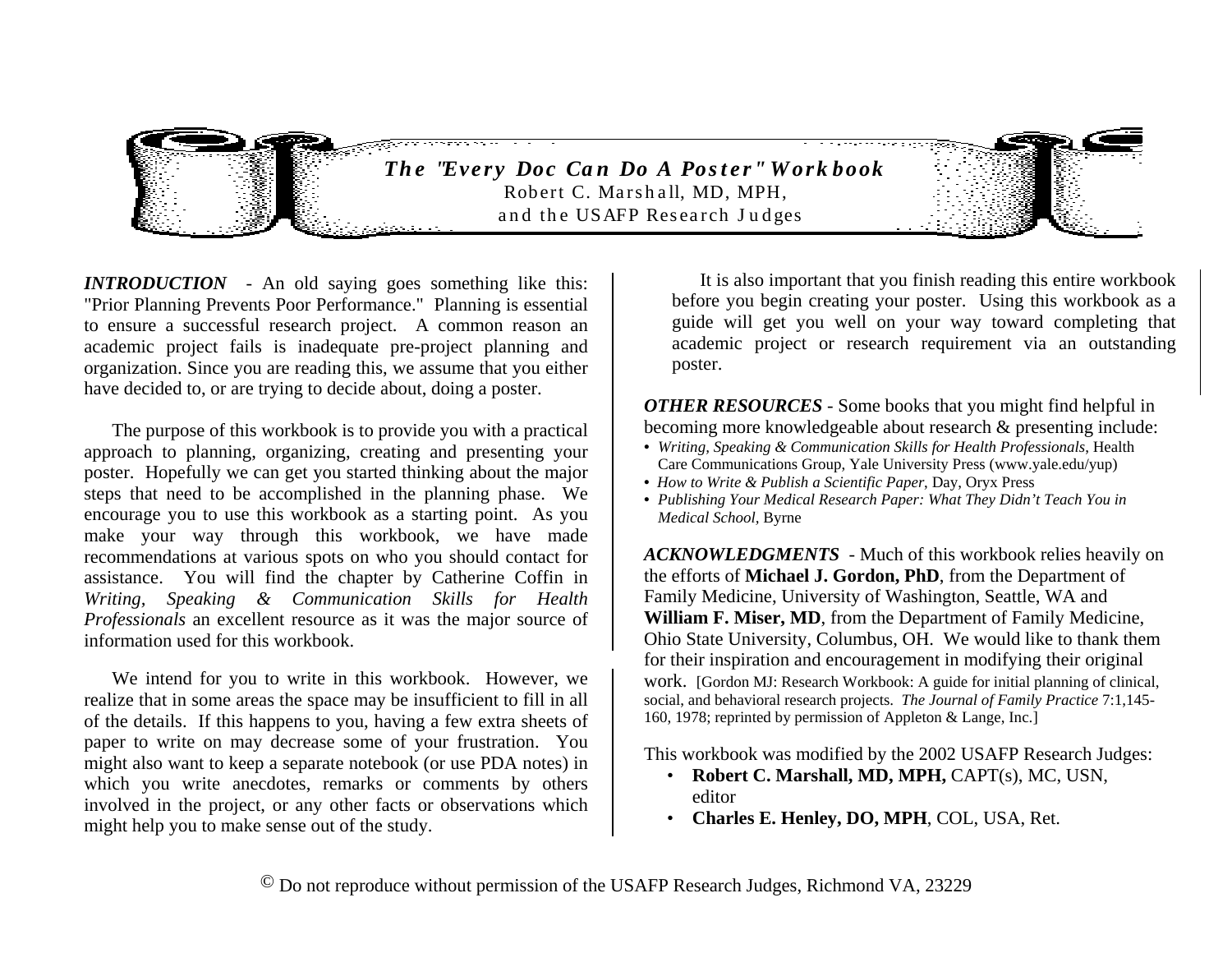- **Douglas C.Warren, MD**, Col, MD, USAF,
- **Keith L. Salzman, MD MPH**, LTC, MC USA,
- **John R. Holman, MD MPH**, CDR, MC USN,
- **Evelyn Lewis & Clark**, CAPT, MC USN,
- . **Jackie C. Resnick**, University of North Carolina
- . **Scott A. VanDeHoef,** Maj., MD, USAF
- . **Karen K. O'Brien,** MAJ, MC, USA and
- . **Mark B. Stephens**, LCDR, MC USNR

If you have already chosen your topic and format (case report, etc), done your literature search and can justify presenting your topic, then you can skip to **Step #4** (this may be true if you have used one of the other workbooks). If not, or you want to backtrack to ensure you have covered all the steps, then start below with **Step #1.** 

# *Step #1 – Choose Your Topic and Format*

Posters can be used to present clinical investigations, case reports, performance improvement projects or curriculum/educational projects. Like any other scholarly work, you need to choose your topic carefully.

### **Begin By Asking "What Do I Have to Say"?:**

*(Be able to state it succinctly, clearly and meaningfully in a single sentence)* 

- 3. Is it a completed performance improvement project with an appropriate follow-up, or is it only the initial data and the plan for the project (which is still appropriate)?
- 4. Is it a curriculum intervention or educational innovation with outcomes to report that are meaningful? Every intervention should incorporate an evaluation plan from the start. The proposed intervention may not be tested, however the evaluation plan should be presented with the initial concept and with the results at each stage of implementation.

## **Determine which category (case reports, etc) your work falls into – this should be fairly obvious. If it is not, ask for help (i.e., research mentor).**

Category:

## **Determine the appropriate audience and setting.**

*(Ask "who will care"? Determine the type of meeting at which you will want to present – for FP's, that would be AAFP, State Assembly(which includes the USAFP Scientific Assembly), STFM or other setting)* 

Audience/Setting:

As you complete this workbook, you may find it useful to rewrite (refine) your topic several times. Each revision should have greater precision and narrower scope in your search for a workable topic.

# *Step #2 - Hit the Library (Lit Search)*

The next step is to learn as much as you can about what others have done (literature search and review). A good literature review lets you find out what is out there, helps you define your topic, and updates your knowledge about the subject in which you are interested (makes you an "expert" in that area). To get the most out of your search, you need an effective plan.

#### **Is the poster worth creating?**

*(Apply the "so-what" test. Is your topic new, true and important?)* 

- 1. Is it a case that is worth reporting? Follow the "so what" rules for **major** and **minor** case reports found in "Every Doc Can Do Case Reports."
- 2. Is it a clinical investigation that meets the criteria for scientific merit as either a completed trial or a pilot study?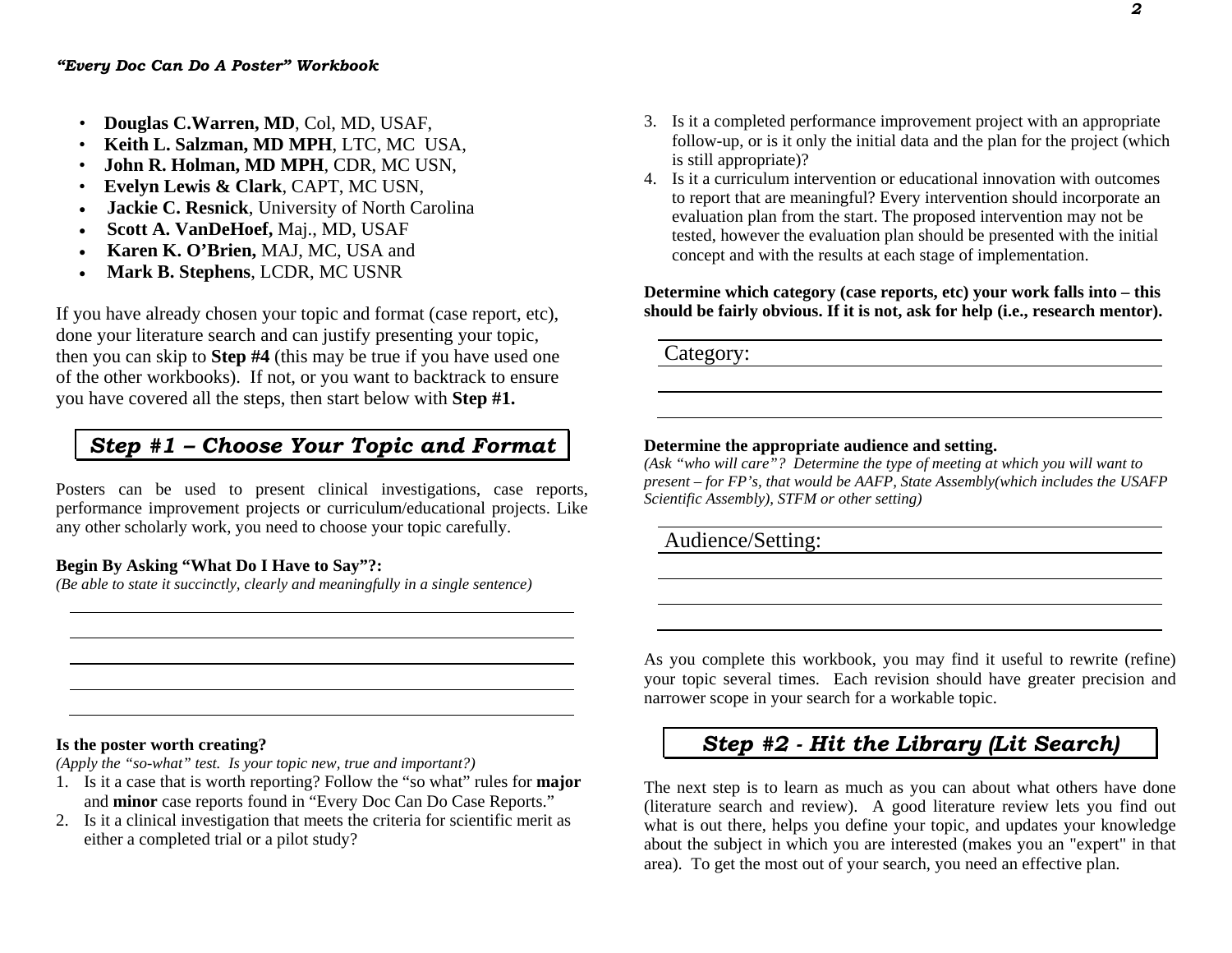Begin your search by looking at the references cited in recent textbooks and the articles in your personal library. You should also browse the current issues of pertinent journals in your medical library, and ask other providers for a chance to look at their journals and textbooks. You should next use a computerized bibliographic database from the National Library of Medicine (NLM, MEDLARS) or one of numerous other resources, including evidencebased medicine sites like Cochrane reviews, Bandolier & TRIP database. All of these may be accessed from the USAFP web site, your medical librarian or your respective service's "telelibrary" or similar resource.

The NLM has several databases dealing with ethics, chemistry, toxicology, cancer, medical history, AIDS, and health planning and administration. Probably the most-often used database from the NLM is MEDLINE, which contains most of the medical journal articles from 1966 onward. Another useful NLM database is CATLINE, which contains lists of books, monographs, government documents, statistical sources, and historical material. Finally, don't forget to look at non-medical databases such as Science Citation Index and others dealing with subjects such as biology, psychology, sociology, and education.

A medical librarian has the expertise to help you with searching these databases and is a valuable resource you should not overlook. However, if you do not have immediate access to a librarian, you can do the search yourself using a personal computer and modem. You can now do your Medline searches for free by going straight to PubMed (http://www.ncbi.nlm.nih.gov/entrez/query.fcgi); using this search (http://www.ncbi.nlm.nih.gov/entrez/query.fcgi); using this search mechanism requires a bit more expertise than Internet Grateful Med did, but it is very easy to use once you get used to it. PubMed has a link to Loansome Doc, a feature that allows users to order full-text copies of articles from a local medical library (local fees and delivery methods vary); users must register to use this service.

Although searching the NLM databases is extremely important, you will probably not find all of the important articles you will need. Studies have shown that only half of the relevant articles are typically retrieved at the beginning. As such, it is important for you to look for additional references in the bibliographies of the articles you initially find. Another useful search method is the *invisible college*, which is the collection of "experts" in the field you are studying ("experts" in the field will be mentioned often in the key literature you just searched). Your search for the invisible college begins

by asking the authors of the articles obtained in your initial search who they consider to be the experts in that field. You then ask those experts

## *Step #2 - The Literature Search (continued)*

the same question, and repeat the process until you get to a handful of authorities, each of whom is aware of and refers to the others in that group as experts.

This invisible college is probably the best source of unpublished and ongoing research in your area. (McManus RJ, et al. Review of the usefulness of contacting other experts when conducting a literature search for systematic reviews. BMJ 317:1562-3, 1998)

Once you have the list of articles from your search, your next step is to obtain and then review those articles. Reading the abstract will let you know if the article is pertinent to your study, or irrelevant (and thus thrown out).

Once you have the articles you feel are pertinent to your study, you should then use a systematic way to read them.

As you critically read each article, ask the following....

- what was the purpose $(s)$  of the study?,
- what did the author(s) find from their literature review?,
- are the hypothesis and question(s) relative to your topic?,
- is the methodology of the study sound?,
- what problems were encountered, and what were the limitations of the study?, and
- do the conclusions and recommendations follow logically from their results?

You may want to make notes on the article itself, or on a separate sheet of paper. When you are done reading these articles, you should have a good idea of what has been accomplished, how it was done, the problems that others have had in their studies, and how the results of your study can add to the existing field of knowledge. At this time you may also want to write a summary of your literature search, which would later serve as a basis for the introduction and discussion sections of your paper.

For additional information on how to conduct a literature search, we recommend the following articles: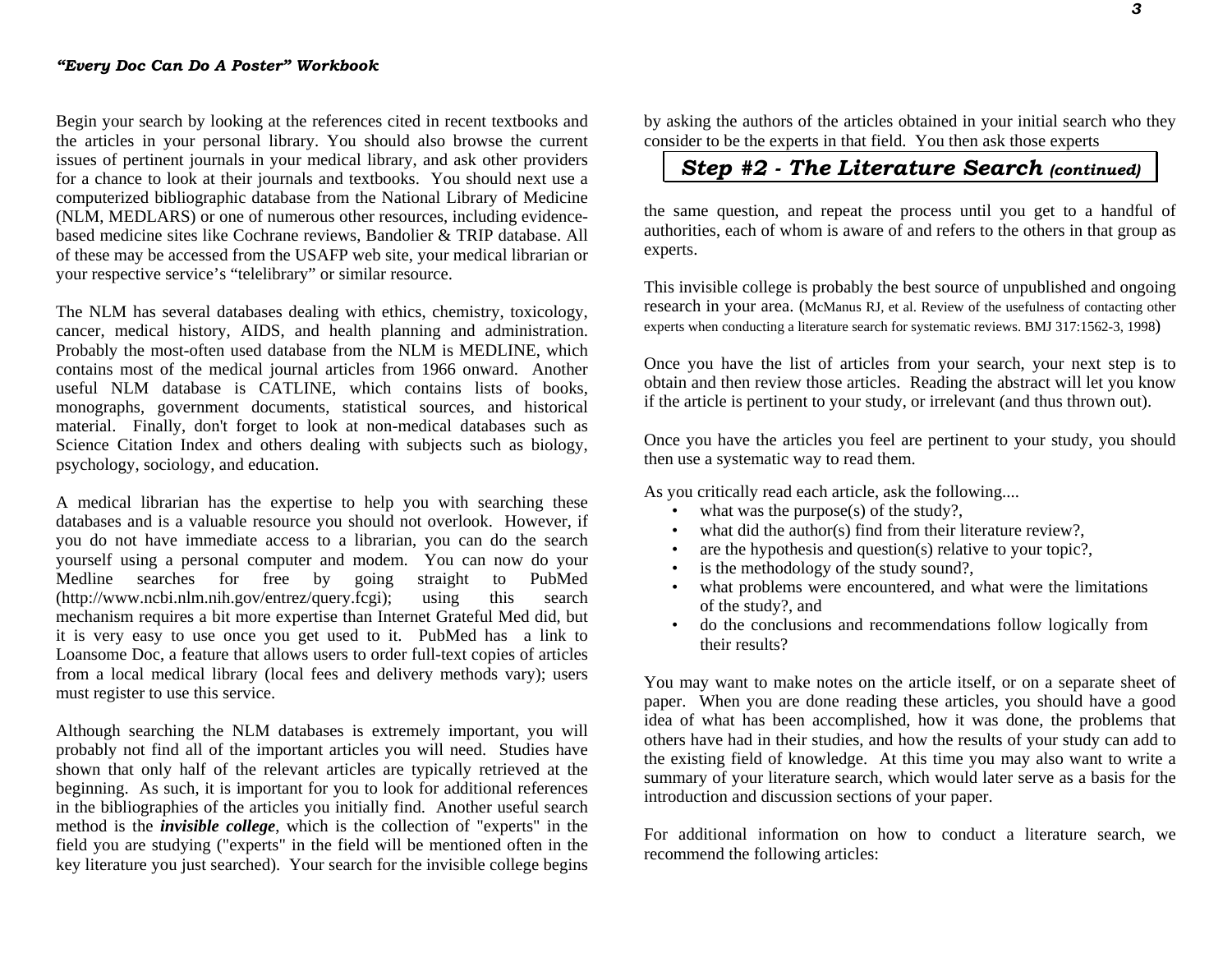#### *"Every Doc Can Do A Poster" Workbook*

- Wallingford KT et al: Bibliographic retrieval: a survey of individual users of MEDLINE. MD Computing 7(3):166-71, 1990.
- Magarey A, Veale B, Rogers W. A guide to undertaking a literature review. Aust Fam Physician 30(10):1013-5, Oct 2001.
- Felton DA. Conducting a search of the literature. Dent Clin North Am 46(1):45-9, Jan 2002.
- Williams HA: Searching the literature creatively: updating your skills in reviewing the literature. J Ped Oncology Nursing 10(1):33-6, 1993.
- Schira MG: Conducting the literature review. J Neuroscience Nursing 24(1):54-8, 1992.
- **The Users' Guide to the Medical Literature** superb JAMA series..... there are now at least 22 of these excellent articles ranging from how to get started reading literature to how to use articles about clinical decision rules. These are outstanding reference sources. Ask your librarian to get them.

# *Step #3 - Justify Your Topic*

Based upon your literature search, evaluate your initial question and answer the following questions:

- Who cares about the topic?
- Is the topic appropriate based upon what is already written in the literature?
- What is the current opinion about your topic? Is there a consensus, or is opinion divided?
- Is the topic you are reviewing unique, or has it been "beaten to death" already in the literature? How does your topic add to what already exists? *(Key question for any scholarly work.)*

Write a paragraph to justify your project - consider the above questions, but feel free to modify or add to them.



Based on the above, do you still feel that your project is justified? If yes, go on. If no, then either rework the question or find another topic.

# *Step #4 –Oral Presentation versus Poster*

While oral presentations may be considered by some to be more prestigious, posters are significant components of many professional meetings. The skills required to present a poster include researcher, planner, author, graphic designer and presenter (some would say "showman"). The poster is better for presenting more complex results and ideas than a 10-minute oral presentation.

Posters are a visual, concise, appealing form of communication that allows one to share with his/her colleagues their scholarly work, clinical investigation, case report or curriculum/educational innovation. Creating a poster actually requires more expertise than generating a slide show presentation.

Comparison of Poster versus Oral Presentation (with visual aids):

| <b>Poster Presentation</b>         | <b>Oral/Slide Presentation</b>      |  |  |  |  |
|------------------------------------|-------------------------------------|--|--|--|--|
| Viewers can concentrate on part    | Everyone looks at the same slides   |  |  |  |  |
| that most interests them           | or other visual aids                |  |  |  |  |
| Viewers can determine time<br>to   | Speaker determines length<br>of     |  |  |  |  |
| spend studying material            | audience's viewing time             |  |  |  |  |
| Viewers may have diverse interests | More experienced scientists or      |  |  |  |  |
|                                    | researchers may not attend          |  |  |  |  |
| Viewers can interact individually  | Speaker has little interaction with |  |  |  |  |
| with presenter                     | audience except formal question     |  |  |  |  |
|                                    | and answer                          |  |  |  |  |
| Viewers are not comfortably seated | Audience is seated. They may or     |  |  |  |  |
|                                    | may not be comfortable.             |  |  |  |  |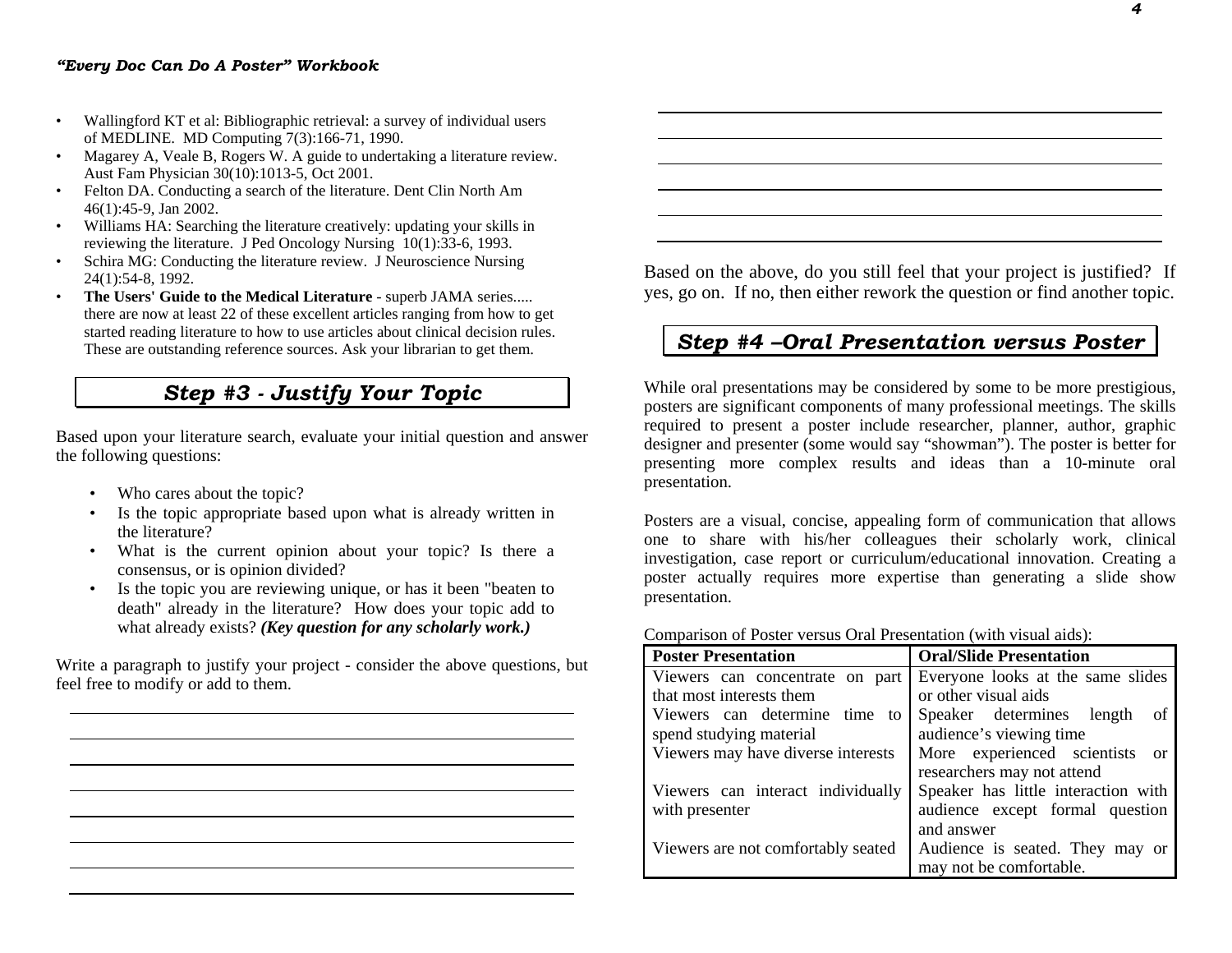From: *Writing, Speaking & Communication Skills for Health Professionals*

#### **Desired Audience:**

A poster may attract a more diverse audience than an oral presentation. While an oral presentation may provide more "visibility," the poster will garner you more and better feedback as well as improve opportunities for networking and developing collaborative projects.

# *Step #5 - Look at What Resources are Needed to Complete this Project*

This is the appropriate time to see if you have the resources needed to successfully complete the research project.

**Time**. A key resource for busy clinicians or housestaff is the time required to complete a project. Is your topic narrow enough to allow for a succinct write up? Will you be reviewing 200 articles for a comprehensive review of hypertension? Take the opportunity now for an honest appraisal of your available time.

Available time:

**Audiovisual.** Many medical centers have excellent medical illustration departments. In those cases, or if you have ready access to one, then audiovisual support will be easy. If not, then you will need to look into how you will get your poster made. Kinko's or similar companies can make posters, for a price. Check it out carefully before you go too far.

**Reviewers**. Though not completely necessary, identification of a person in your hospital or clinic who can give you an honest appraisal and feedback on your poster and abstract BEFORE submitting them can be very helpful.

<u> 1989 - Johann Stoff, deutscher Stoff, der Stoff, der Stoff, der Stoff, der Stoff, der Stoff, der Stoff, der S</u>

Potential Reviewers:

## *Step #6 – Write Your Abstract*

Every poster requires that an abstract be written for submission. The poster is accepted or rejected based on that written abstract, so it is important to write a good one**.** Follow the IMRAD (Introduction, Methods, Results and Discussion/Conclusion) format for the abstract, or whatever the appropriate format for your venue (read the instructions carefully – see below).

Follow the guidelines in the abstract submission form provided by the meeting organizers, and look at examples of good abstracts. Get folks whose opinion you respect to review and provide feedback.

# *Step #7 – Planning the Poster*

Review the instructions provided by the meeting organizers. For the USAFP, those are available on the USAFP web site under Research/Research Judges. If the instructions are unclear, incomplete, or you just have questions, now is the time to call and get clarification.

Think about how you are going to present your information in a visual way. An effective poster contains fewer words than pictures, graphs and charts. Consider visiting a children's museum to see how information has been designed to attract and appeal to a constantly moving and very impatient audience. Watch the kids interact with the most popular visual displays to obtain design ideas.

**Get help early**. Ask one of the professionals in the medical illustrations department, if that is available. They usually have good ideas and plenty of experience. If that is not available, ask around for anyone who may have presented a poster before. Failing that, get online to the USAFP web site (www.usafp.org) and look up a Research Mentor with poster experience.

**Create a checklist and adhere to it**. This helps you stay organized and, if you include a timeline, can help you finish on time (which should be at least 2-4 weeks before you present it). See Table 6.2 at the end of the text.

**Practice your presentation**. This is vital. Just as you would rehearse an oral presentation, you need to rehearse your poster presentation. Have others from your medical facility (or external to it) come review your poster and ask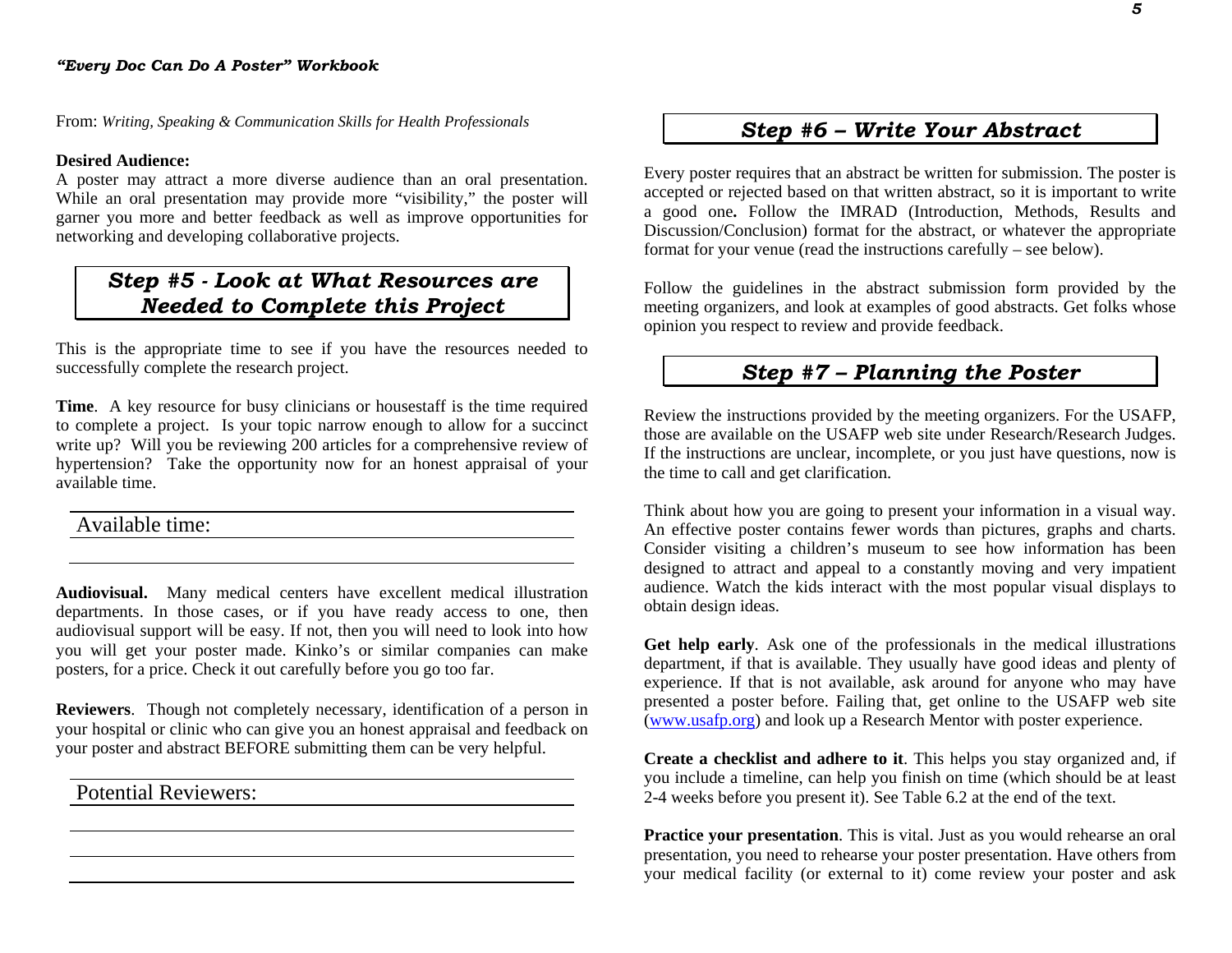questions just like the attendees and judges at the meeting will. This is invaluable and all too often forgotten. It helps you to anticipate questions.

## *Step #8 – Write Your Text*

After you have completed your initial planning for your poster, it is now time to write the text for it. This is not a repeat of your abstract, although you do continue to follow the IMRAD format (or another format if appropriate and proscribed). One of the most common mistakes in posters is too many words.

A common saying for posters is that each picture is worth **four** thousand words. Why four thousand? It is a thousand you don't have to write; a thousand you don't have to proofread or spell-check; a thousand less on your poster; and a thousand less your audience has to read.

**Introduction/Background:** Provide a succinct overview of your findings. Justify the importance of your work and include any research hypothesis. Provide a clear objective or overview that states the purpose of your project. If a case report, tell why this particular case is important without pandering to your audience ("Every family physician should know about….."). Bulleted statements are best for this and other sections.

**Methods/Intervention(Study Design/Case Report)**: Consider using a flow chart, diagram or bulleted statements instead of a verbose description of the project methods or case. Remember that your audience will only be spending a brief time reviewing your work. Draw them in by making this section brief but enticing and informative. There is no need to present complicated statistical analyses here. It can detract from your poster and disrupt flow.

**Results/Outcomes/Evaluations**: Contrary to written papers, the results section is usually the most important part of a poster. Again, be succinct. Highlight the major facts. You should be standing there so interested viewers can ask you about the details. Make the Results section colorful, visual and with as few words as possible. Photographs, charts, graphs, models or maps are useful methods for conveying the information. Each figure should be able to stand alone. There should be no references to these figures within the text of other sections. You do not want your viewer to have to move back and forth between sections. It is distracting and dissatisfying. For interested viewers-you can have additional materials neatly displayed that elaborate on the Poster-"hidden slides" if you will. For the truly inquisitive, it is reasonable to have supporting documentation or articles available to share upon specific request.

For any text in the Results section, use short, simple statements so your audience can scan the information quickly. Use precise, descriptive language. A diagram or bulleted writing work well.

**Discussion/Conclusion**: A Discussion section may not be needed, depending on the type of project you are presenting. You might instead present an ordered or unordered bulleted list of Conclusion statements. Only use an ordered list if you feel there is an order of importance.

If you do decide to write a Discussion, consider these:

- 1. Briefly describe any relationships or generalizations shown by your data
- 2. Mention any exceptions, variations, lack of correlation or study limitations
- 3. Include how you feel your results support, agree, limit or disagree with findings from other similar studies or cases
- 4. Emphasize what is important about your results or case
- 5. Answer any research question you posed in the Introduction

|  |  | Comparison of a scientific poster and a journal article: |  |  |
|--|--|----------------------------------------------------------|--|--|
|  |  |                                                          |  |  |
|  |  |                                                          |  |  |
|  |  |                                                          |  |  |
|  |  |                                                          |  |  |

| <b>Poster</b>                         | <b>Journal article</b>                |  |  |  |
|---------------------------------------|---------------------------------------|--|--|--|
| Text supports figures                 | Figures support text                  |  |  |  |
| Mostly illustrations (of several      | Mostly text; illustrations limited in |  |  |  |
| types)                                | number, kind and color                |  |  |  |
| Emphasis on Results; brief            | More emphasis on Discussion than      |  |  |  |
| Discussion which uses numbered        | Results                               |  |  |  |
| bulleted lists<br>items or<br>of      |                                       |  |  |  |
| Conclusions                           |                                       |  |  |  |
| Little text; 50% white space          | Lots of text                          |  |  |  |
| Excellent for presenting results of a | Better for presenting a single result |  |  |  |
| complex case. PI project or clinical  | or point                              |  |  |  |
| investigation                         |                                       |  |  |  |
| Not a publication of record; does     | A publication of record; needs        |  |  |  |
| need detailed statistical<br>not      | detailed statistical analyses<br>and  |  |  |  |
| analyses; few or no references (can   | references                            |  |  |  |
| be included in the handout)           |                                       |  |  |  |

From: *Writing, Speaking & Communication Skills for Health Professionals*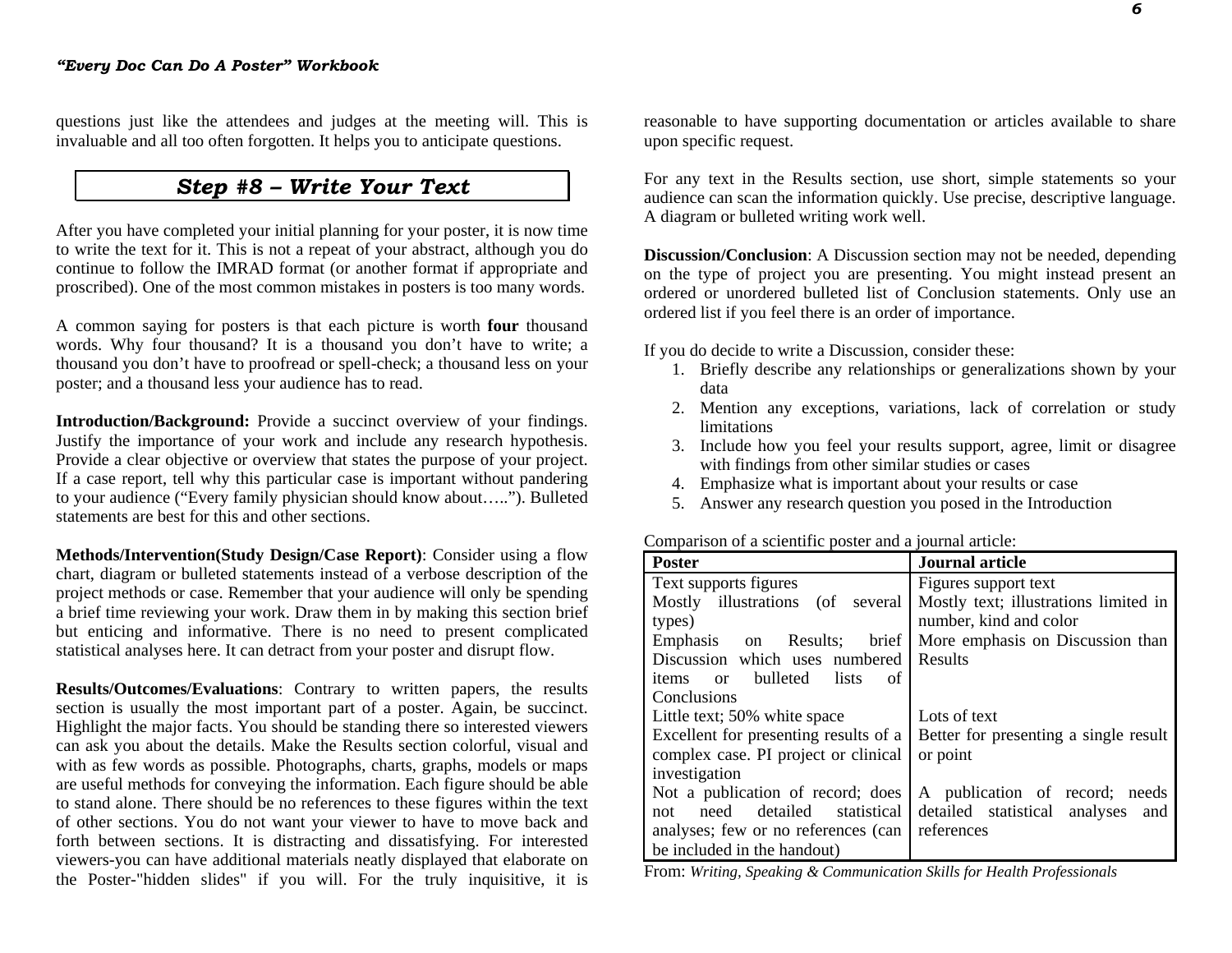# *Step #9 - Begin Designing Your Poster*

As you begin to prepare your layout, think about what your liked most and least about other posters you have seen. Think about the following complaints that are often heard:

- 1. The text is too small or too hard to read
- 2. Too much unnecessary data or text are included
- 3. The organization is confusing, without any informative headings
- 4. Glare from lamination or glossy poster paper makes reading difficult

While the poster's content is crucial, the layout can either enhance or detract from that content and its clarity. A successful layout attracts viewers. It maps out an easy visual path for readers and makes the message you are trying to convey as clear as possible. An attractive layout also stands out in a crowd and grabs the attention of passers-by.

Some useful design tips include:

- 1. Never forget the poster's purpose, audience and setting
- 2. Include your abstract on the poster only if the meeting instructions explicitly require it. Usually, it is published in the meeting proceedings for all to review.
- 3. Allow for about 50% white space (areas without text or illustrations) to allow eye rest and visual organization of the elements. Too little white space makes things run together. Use Velcro instead of tacks, pushpins or staples to keep eyes off the edge of the poster and focused on your content.
- 4. Organize the sections the way people read (called "visual grammar") in a right to left and top to bottom fashion. Use a columnar setup with 3-4 sections for a poster 6-8 feet wide. Use Arabic numerals, arrows, or bullets to create an easy path for viewers to follow (visually guide them through the poster).
- 5. Size your text and illustrations so they are very readable from six feet away. Design your layout to be effective from this distance as well. One useful trick is to lay the poster on the floor and stand on a desk or table to view it.
- 6. Highlight the important sections by size, position and color. The most critical elements belong at eye level, which is usually the area just below the title. Often these are elements of the Results section. The Conclusion should also be placed at eye level.
- 7. Be creative with your illustrations, but ensure they support your central theme and message. All kinds of photographs, graphs, drawings, paintings, x-rays and even cartoons can be effective.
- 8. Experiment with alternative layouts to find the most effective one.
- 9. Study other posters you liked (or the judges liked) for additional organizational ideas.

#### **Typefaces and Color:**

- 1. Use sans serif, boldface type for the main title and subtitles. Examples are Arial, Avant Garde, Franklin Gothic or Helvetica.
- 2. Use serif (or sans serif) type for the remainder of the text (Bookman Old Style, Century Schoolbook, Times New Roman or Garamond)
- 3. Justify left margins, but leave right margins ragged
- 4. Use uppercase and lowercase letters throughout, and use them uniformly
- 5. Use muted, cool colors for backgrounds like blue, blue-gray, purple or green. Avoid loud, bright or hot (red, orange, yellow) colors since they may overwhelm your illustrations.
- 6. A suggested scale: 30-45mm tall bold, black letters for main title characters; 25-30mm tall for authors' names and institutional affiliations; 10mm for main text headings; and 5mm for supporting text. The key is to make it large enough for easy reading from several feet away. The Title should be readable from 6-10 feet away.

# *Step #10 – Supporting the Poster*

When you are actually presenting your poster there are several things to remember about supporting it. While any poster should be able to stand on its own (i.e., be self-explanatory), several items (including you) can strengthen the presentation.

**Presenter**: This would generally be you. A presenter should certainly be present at any and all designated times. Be dressed appropriately for the setting. A professional appearance is optimal. Be prepared to discuss in depth your research, case, intervention, outcomes and conclusions. Be open to other perspectives on your topic, dissenting opinions and feedback on your project design or case. Both judges and meeting attendees can provide valuable advice. Remember, do not argue if you disagree with the feedback.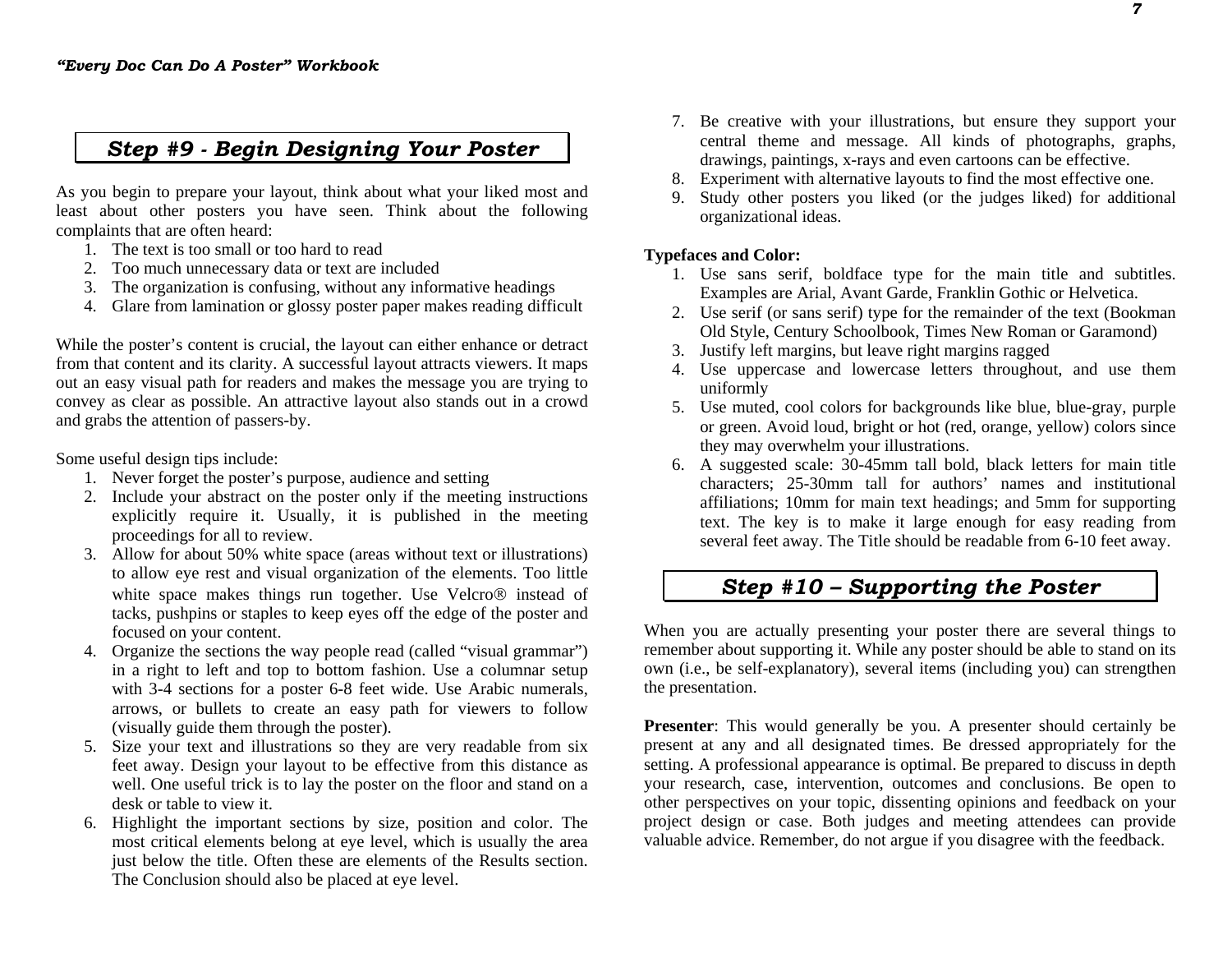**Handout**: A brief 1-2 page (front or front and back of one piece of paper) handout giving a nice synopsis of your topic, that can be shared with interested viewers, is highly recommended and very useful. This can be an avenue to collaborative research and networking. Include your name and email address so people may contact you (see sign-up list).

**Sign-up List:** If you are interested, you can have a sign-up list for viewers who are interested in similar research to allow future networking and collaborative work. This list can include name, address, phone numbers and email addresses. With this information, you can create mailing groups, chat groups or list serves.

**Business Card**: Have your professional information ready to share, so that those with common interests can easily contact you.

# *Step #11 - Sit Back and Relax*

Congratulations! If you have carefully followed this workbook, you have completed a poster that may very well be worthy of presentation.

Some last minute things to remember, as well as a useful checklist to keep you on task (as mentioned above in **Section #7**).

**Poster presentation checklist.** 

 $\Box$  Review your abstract to determine the main points you want to make with your poster.

 Create a rough layout using graph paper, a bulletin board, or desktop publishing software. Identify areas for the title, text, and illustrations.

 Write the text for all your poster sections. Develop appropriate headings for each section.

 $\Box$  Outline any detailed material not appropriate for the poster, to be used in a handout for interested viewers.

 $\Box$  Design the photographs, charts, tables, and other graphic elements for the Results section.

 Experiment with different colors, shapes, and arrangements of the poster parts. Ask several colleagues for suggestions.

 $\Box$  Edit all the text. Carefully review all spelling and grammar.

 $\Box$  Recheck all data in the tables and figures. Revise any handouts to be

| used.                                                                                                                                                                                                                                                                                                                                                                                     |
|-------------------------------------------------------------------------------------------------------------------------------------------------------------------------------------------------------------------------------------------------------------------------------------------------------------------------------------------------------------------------------------------|
| П<br>Duplicate (usually photocopy) handouts.                                                                                                                                                                                                                                                                                                                                              |
| $\Box$ Review the meeting instructions a final time to ensure compliance with<br>all guidelines.                                                                                                                                                                                                                                                                                          |
| Produce the final versions of all text and illustrations for your poster<br>sections or single-unit photographic mural, and bring the materials to any<br>production personnel assisting you. Allow time for revision-what it looks<br>like on PowerPoint may not be the same as your 4'x6' or 4'x8' poster-don't<br>accept a one shot production-time wise or production wise            |
| $\Box$ If your poster contains separate pieces, photograph or sketch the final<br>layout to use as a guide for quick setup at the meeting location. Decide<br>how you will pack, carry, or send the poster components or mural.<br>Remember Murphy's Law when traveling: never pack your poster in<br>checked luggage. Consider mailing poster components ahead by a reliable<br>courier. |
| $\Box$ Collect and pack office supplies (scissors, tape, rubber cement,<br>Velcro®, pens, markers, stapler, etc.) for emergency touch-ups. Put these<br>with your handouts and business cards.                                                                                                                                                                                            |
| $\Box$ Finally, visualize yourself talking with the audience and explaining<br>your poster. Anticipate possible questions and practice the answers.<br>Rehearse with your colleagues before the meeting. Ensure they ask you the<br>hard questions.                                                                                                                                       |
| Be patient and try to enjoy the experience of the poster session. Do not<br>be disappointed if not many attendees talk to you. At least a few will be<br>interested, but they may not get to your poster until the end of the session.<br>Always be courteous and patient with interested viewers.                                                                                        |
| Study other posters at the meeting for design techniques to use in the<br>$\Box$<br>future.                                                                                                                                                                                                                                                                                               |
| From: Writing, Speaking & Communication Skills for Health Professionals                                                                                                                                                                                                                                                                                                                   |
| <b>Bibliography</b><br>Coffin C. Planning and preparing an effective scientific poster. In: Writing,<br>speaking & communication skills for health professionals. Yale University<br>Press, 2001.                                                                                                                                                                                         |

Day RA. How to prepare a poster. In: How to write and publish a scientific paper. Oryx Press, 1994.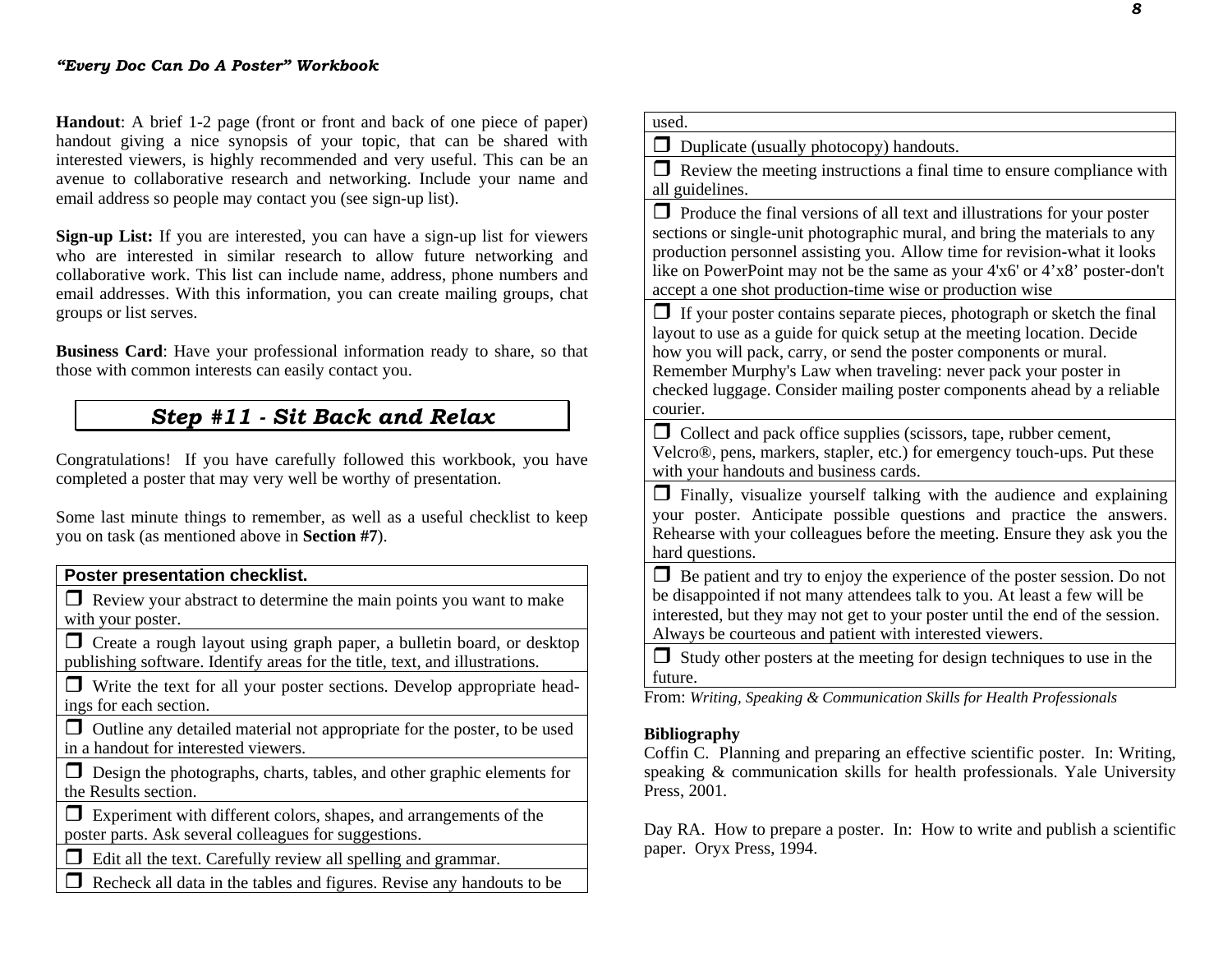#### *"Every Doc Can Do A Poster" Workbook*

Briscoe MH. Posters. In: Preparing scientific illustrations: A guide to better posters. Springer-Verlag, 1996.

Huth EJ. The first draft: Titles and abstracts. In: Writing and publishing in medicine. Williams & Wilkins, 1999.

Krueger MV. Building a winning poster. Presented at the USAFP Scientific Assembly, Orlando, FL, 2002.





**Example of Poster Layout – 2 (can be 4x6 or 4x8 – ask if not specified in the instructions):**